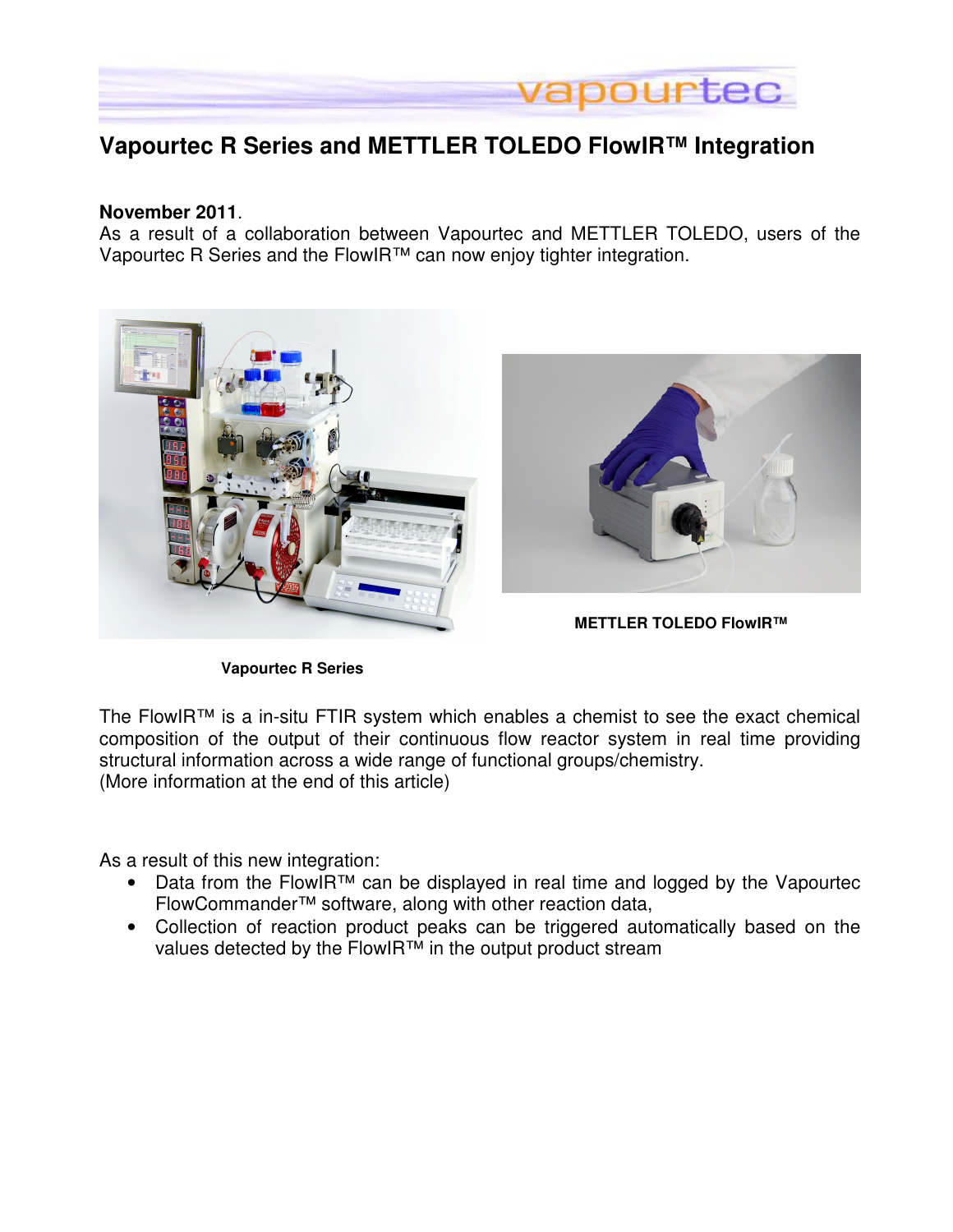

## **How It Works**

The setup is straightforward. A special software component ("SpreadMon") from Vapourtec is run on the same PC used for the METTLER TOLEDO iC IR™ software. This component extracts the specified data, and sends it through the LAN to the FlowCommander software.

Up to 8 different data sets can be sent to FlowCommander<sup>™</sup>

In the FlowCommander™ software, these trends are displayed on a single chart along with the other reaction data charts (flow, temperature, pressure, reactor power consumption), and the predicted concentrations from the dispersion algorithm.



The trend data can be saved and viewed offline in the FlowCommander™ software away from the lab, or extracted to a spreadsheet for further analysis alongside other reaction parameters.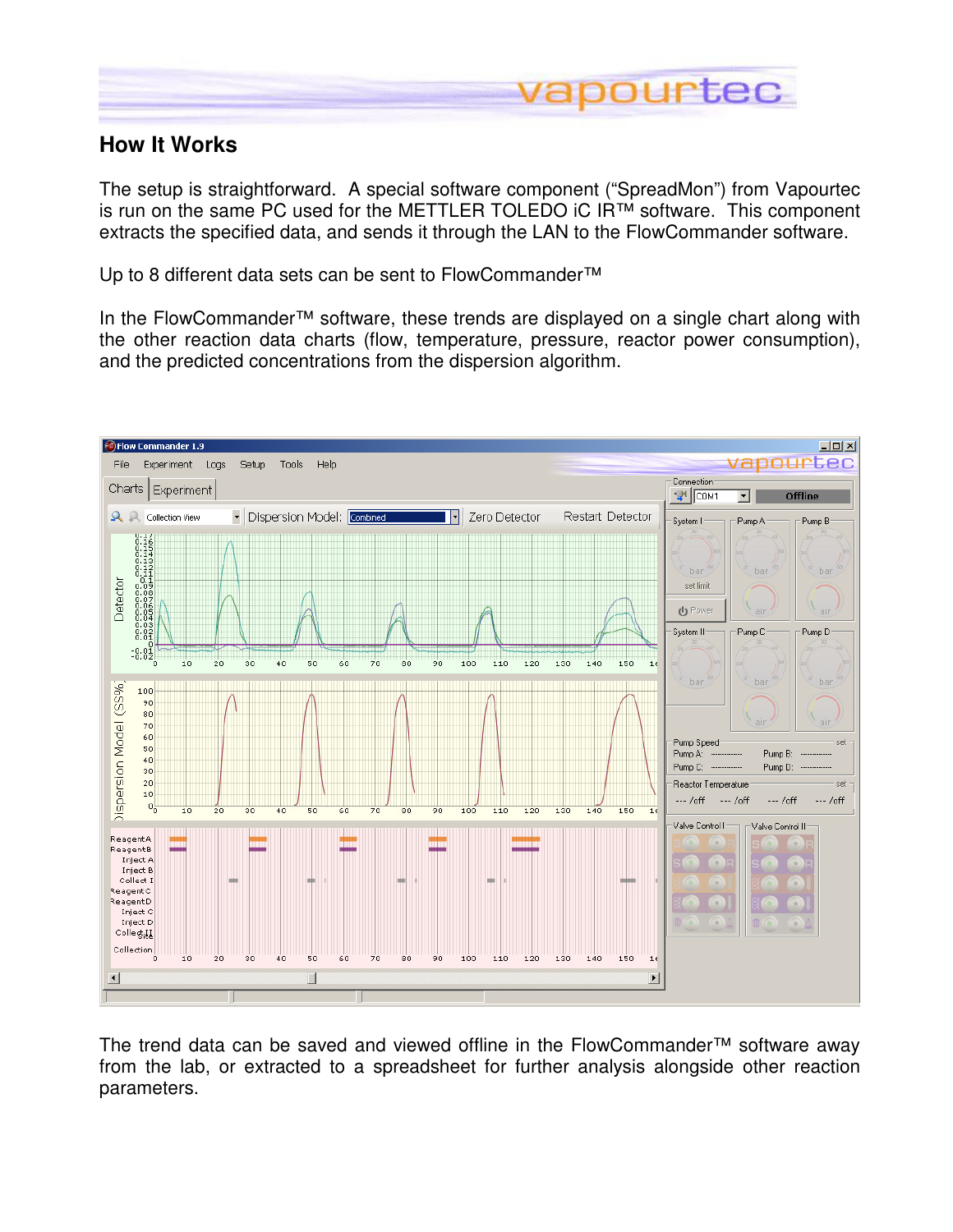

## **Triggering Product Collection**

In March 2011, Vapourtec announced the facility to automatically trigger the collection of product peaks in real time based on the output of a UV detector placed in the product stream. http://www.vapourtec.co.uk/newsletter/archive/mar11

This same facility can now be used to define triggering criteria for capturing product output based on FlowIR™ data.

| 0.30 AU                         |                                                                                             |    |
|---------------------------------|---------------------------------------------------------------------------------------------|----|
| 0AU                             | 10                                                                                          | 20 |
| Mode: Whole Peak                | 高<br>Expected Peak AU: 0.30<br>$\ddot{ }$                                                   |    |
| <b>Trigger Conditions</b>       | <b>End Conditions</b>                                                                       |    |
| $\div$ AU<br>Level Above 0.05   | $\approx$ AU<br>Level Margin 0.01                                                           |    |
| $\div$ AU/ml<br>Slope Above 2.0 | $\Rightarrow$ AU/ml<br>Slope Margin 0.1                                                     |    |
|                                 | Collection starts when the UV/Vis level is above 0.05 AU, and the slope is above 2.0 AU/ml. |    |
|                                 | Collection ends when the UV/Vis level is below 0.04 AU, and the slope is below 1.9 AU/ml.   |    |
|                                 | UV/Vis Detector to Collection Point delay at 0.20 ml/min through 90cm is 212 seconds.       | OK |

Note that, as with UV triggering, it is possible to define different criteria for each reaction in a queue. For example, it would be possible to add the same reaction to the queue twice and collect product in each case according to different collection criteria.

# **FAQ**

- Q When is this facility available ?
- A January 2012
- Q What do I need to use this ?
- A The latest version of FlowCommander™ software (running on PC or touchscreen) and a METTLER TOLEDO FlowIR™ system.
- Q How is the FlowIR™ system connected to the Vapourtec system?
- A The Vapourtec touchscreen (or PC) and the METTLER TOLEDO PC must be connected via a LAN.
- Q How I define the IR data I want to use ?
- A Configuration of the trends (up to 8) to be monitored by the FlowCommander<sup>™</sup> software is done within the iC IR<sup>™</sup> software. "SpreadMon" extracts the data, and software is done within the iC IR™ software. FlowCommander™ then displays the data and can be configured to collect product based on one of the datasets.